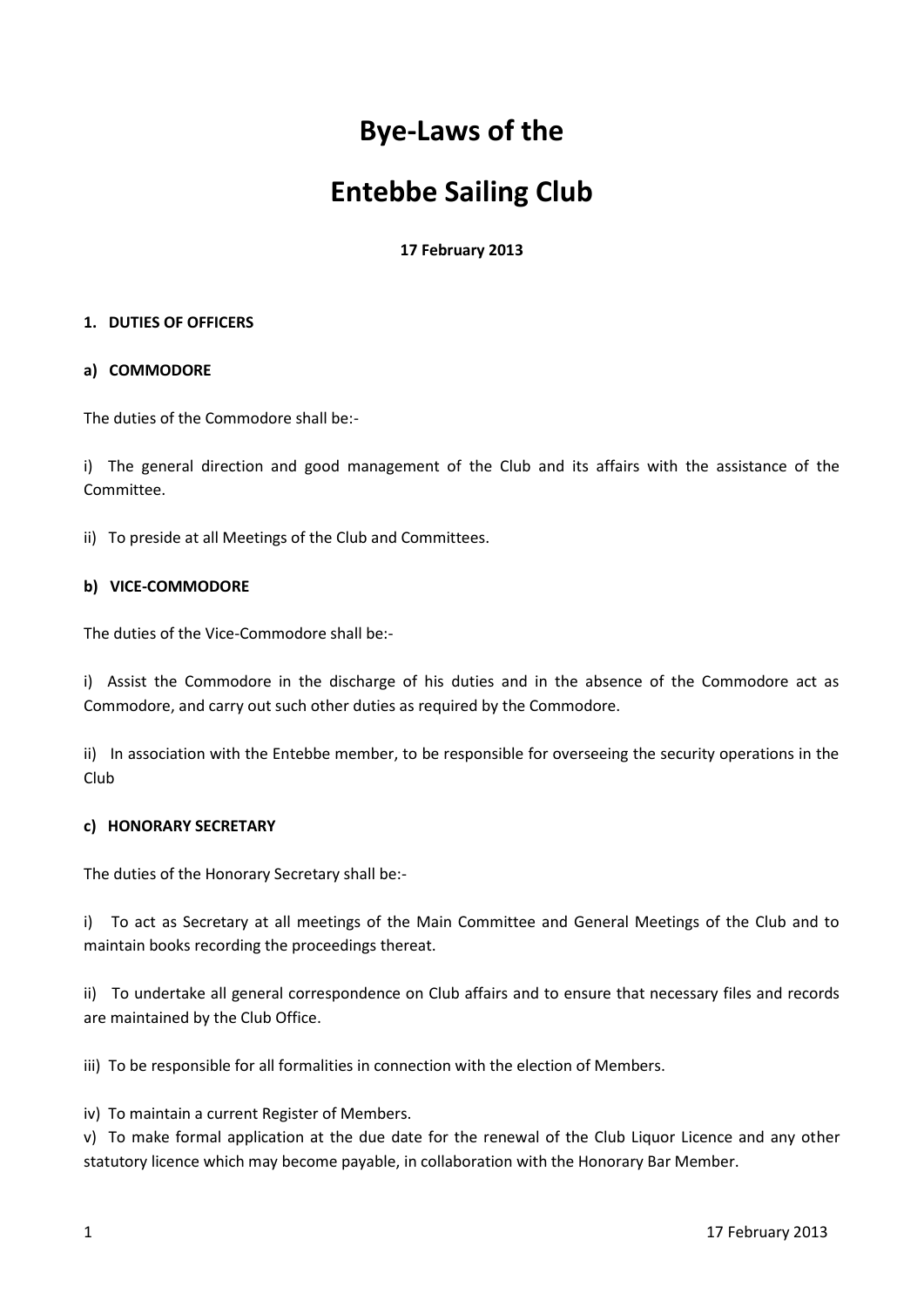vi) To arrange as directed by the Committee for the Insurance of the Club assets and any other insurance cover as directed by law.

vii) To keep record of all new rules or amendments as made by a General Meeting and all new bye-laws or amendments as made by the Committee.

viii) To ensure safe keeping of important documents of the club, such as the Title Deeds.

# **d) HONORARY TREASURER**

The duties of the Honorary Treasurer shall be:-

i) To supervise the accounts department of the Club Office and to ensure that all records and disbursements are properly recorded in the books of the Club.

ii) To ensure that all renewal insurances premiums are paid on the due dates.

iii) To submit the Club's accounting records for inspection as required by the Committee.

iv) To ensure that a properly drawn up Balance Sheet and Profit and Loss Account are prepared at the close of the Club's financial year to submit them to the Auditors in sufficient time for them to be audited and printed for presentation to the Annual General Meeting.

v) To present to the members at the Annual General Meeting or a Special General Meeting as soon as possible after the election of a new committee, budgets for the calendar year for which the new committee shall hold office.

#### **e) HONORARY BAR & CATERING MEMBER**

The duties of the Hon. Bar & Catering Member shall be:-

i) To ensure the maintenance of the Club Bar and bar stores in liaison with Club management and staff.

ii) To ensure that the bar stocks are maintained and replenished to provide a full range of drinks and other goods as required by members.

iii) To ensure, in liaison with the club caterer and Club Management, that the kitchens, the stores and cooking equipment are in hygienic and workable condition

iv) To liaise with the Hon. Entertainment member required to cater for Club functions.

v) To arrange for appropriate menus t o be available at all catering outlets.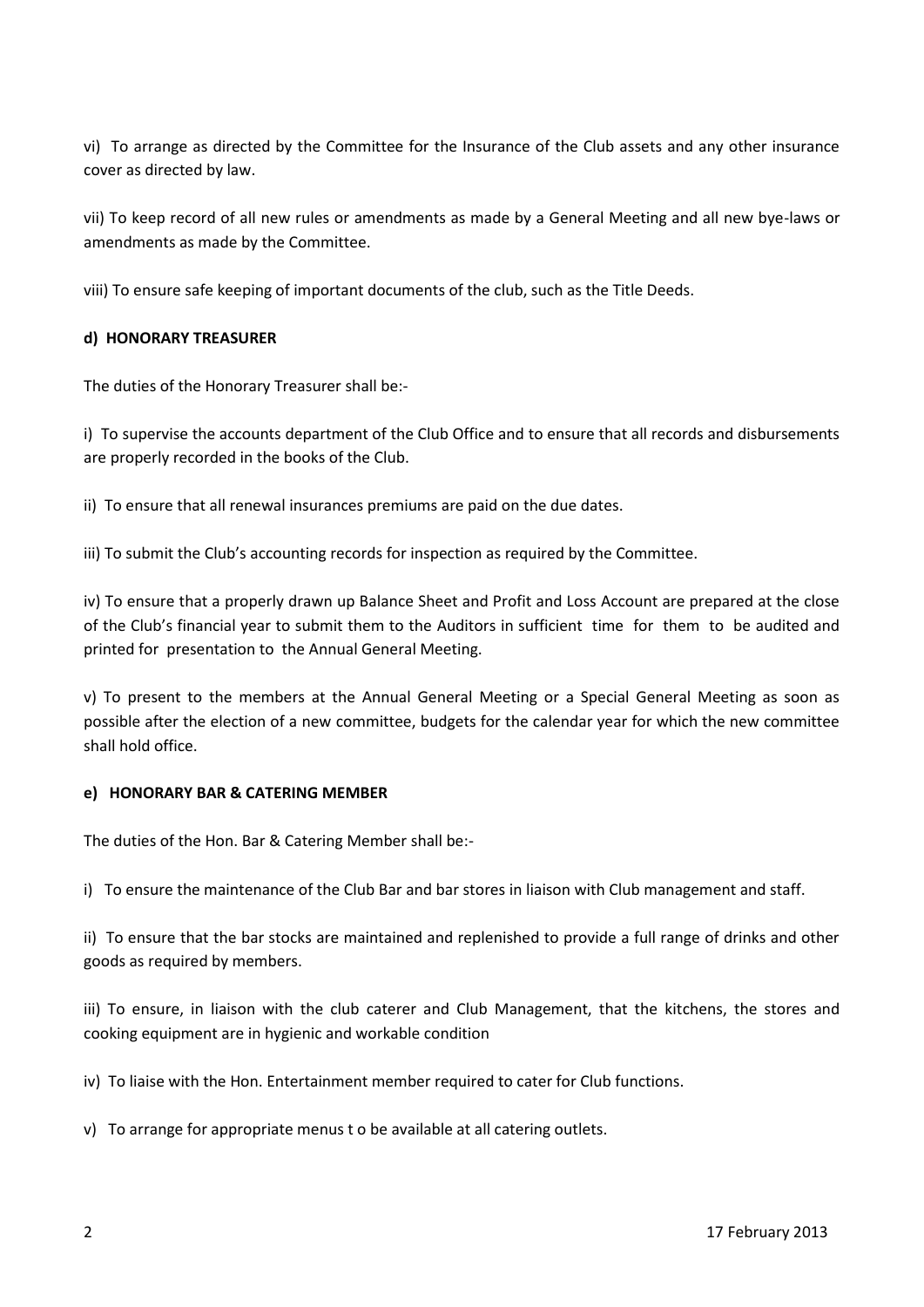#### **f) HONORARY HOUSE AND GROUNDS MEMBER**

The duties of the Hon. House Member shall be:-

i) To be responsible for the maintenance of the Club grounds, buildings, furniture and fittings, stores, locker room, dinghy park, and launching ramp.

#### **g) HONORARY ENTERTAINMENT MEMBER**

The duties of the Hon. Entertainment Member shall be:-

i) To be responsible for the organisation of entertainment and social functions in as agreed by the Committee.

# **h) HONORARY BEACH MASTER and POWER BOAT MEMBER**

The duties of the Hon. Beach and Moorings Master shall be:-

i) To co -ordinate the Beach Section activities in support of the members' pursuits of the Club activities, in conjunction with the activity sections concerned.

ii) To be responsible for the allocation of hard standing space, repair sheds, lockers and to notify the Club Office of any charges to be raised against members or the use of such facilities.

- iii) To keep a register of boats.
- v) To allocate mooring berths for members' boats and to supervise mooring arrangements
- vi) To maintain and place Club marks and buoys
- vii) To advise the Club Office of any charges to be raised against rescue fees.
- viii) To be responsible for engine store and fuel store.

#### **i) HONORARY SAILING SECRETARY**

The duties of Hon. Sailing Secretary shall be:-

- i) To maintain all sailing records.
- ii) To advise the Club Office of any charges to be raised against protest fees.
- iii) To notify members of arrangements for racing fixtures and courses.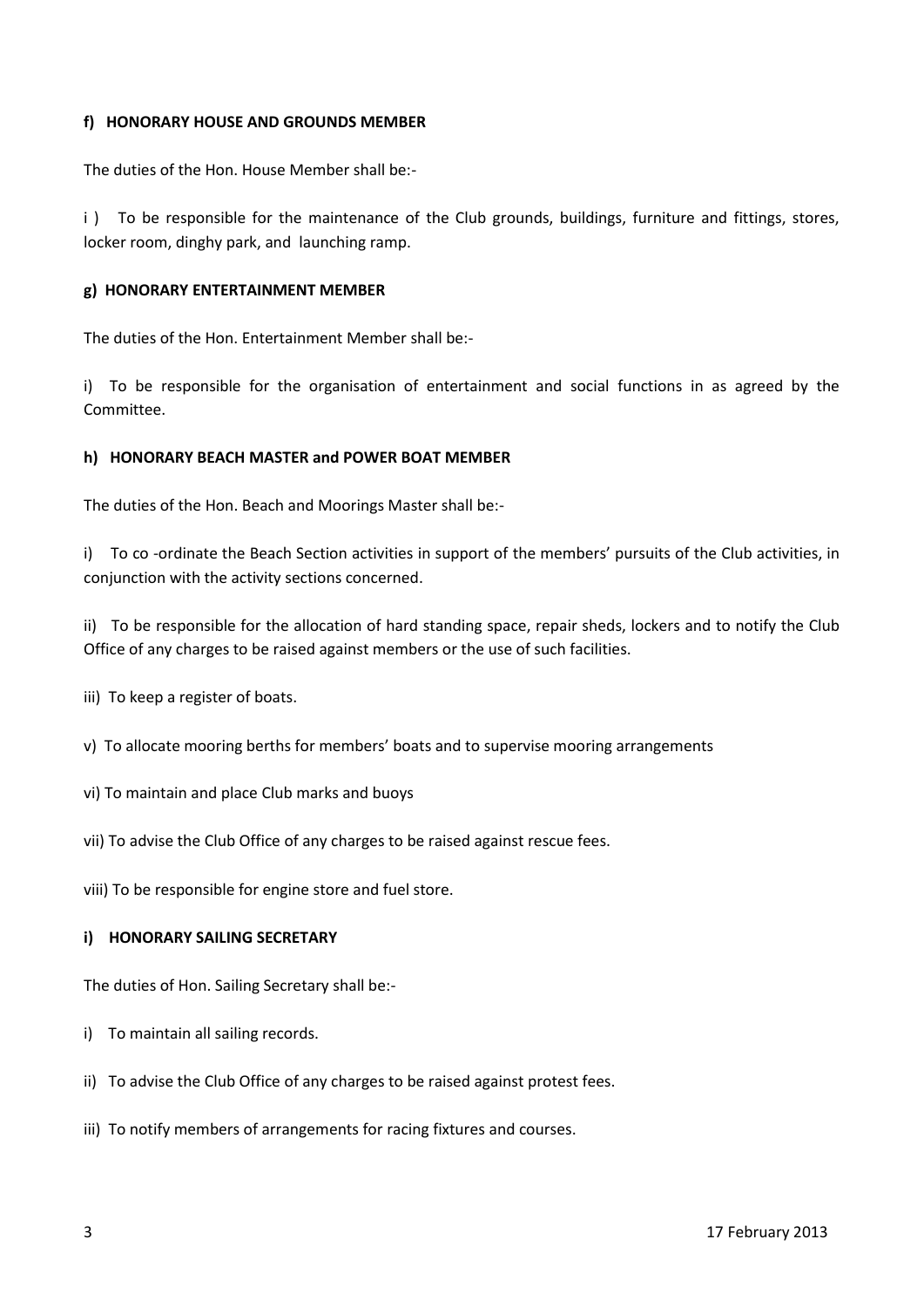iv) To arrange for an Officer of the Day to be on duty when required and to see that the duties of such officer are property laid down and complied with.

# **j) HONORARY FISHING SECRETARY**

The duties of the Hon. Fishing Secretary shall be:-

- i) To maintain fishing records and correspondence files of and all competition records.
- ii) To advise the Committee of any competition
- iii) To notify members of arrangements made by the Committee for fishing competitions.

iv) To arrange for a weigh-master to be on duty when required to ensure that the duties of such Officer are properly laid down and complied with.

v) To receive on behalf of the Fishing Committee any declaration or protests required under the competition rules and special requirements laid down by the Fishing Committee.

vi) To ensure that the Club fishing facilities are maintained in good working order.

#### **k) HONORARY ENTEBBE MEMBER**

a) The duties of the Hon. Entebbe member will be to oversee the security of the club.

#### **2. SPONSORSHIP**

a) In exchange for the sponsorship of activities ,the Entebbe Sailing Club, the Club will allow the sponsor to display and to distribute appropriate materials (such as T-shirts, caps, marked glasses, bar accessories, beverage coolers, posters, banners, flags etc.) in a manner and format as may be mutually agreed.

#### **3. PROTESTS**

a) Sailing racing protests must be made in the manner laid down in the ISAF Rules or such other rules applicable to the event.

b) Fishing Competition protests must be made in the manner laid down by the Committee.

c) The Committee will endeavour to hear protests on the day of the competition and the protests must therefore, be lodged with the OOD or Weigh-master within thirty minutes of the return of the boat or as otherwise provided by the competition rules.

## **4. COMPETITION FEES**

a) The entrance fees for all competitions shall be fixed by the Committee and notified to members from time to time. Fees become due immediately a boat has been entered on the entry form, whether or not such boat actually competes.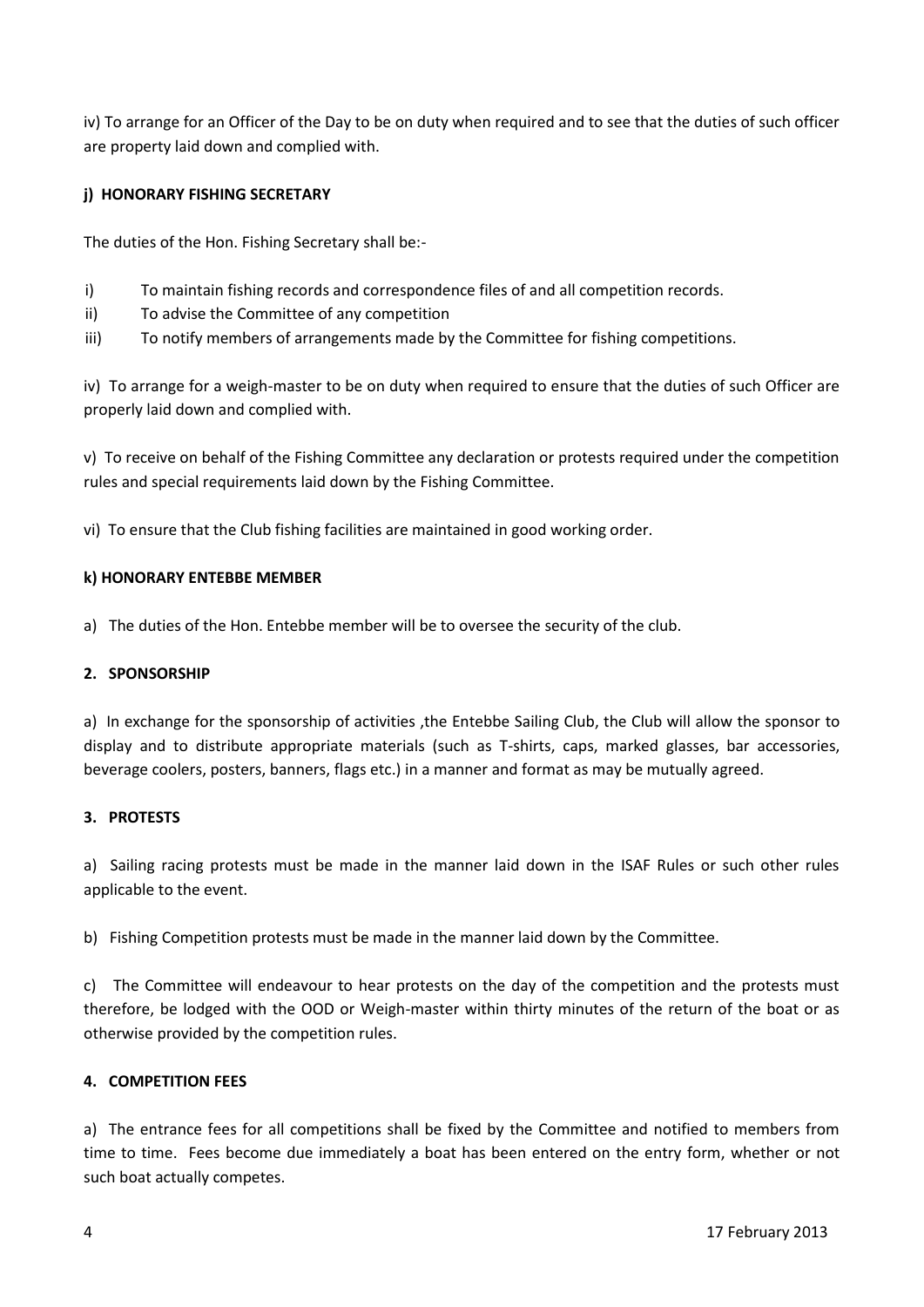# **5. CHILDREN**

a) Children under the age of 14 years are not allowed on the Club premises unless accompanied the whole time by an adult responsible for them. Such adult must be a Full Member of the Club or a responsible child minder designated by a parent who must be a Full Member of the Club.

## **6. ANIMALS**

a) No member or guest shall bring animals into the Club premises at any time.

# **7. MOORINGS AND DINGHY PARK**

- a) Mooring berths will be allotted to boat owners by the Hon. Beach & Master. Berths may not be altered thereafter without his prior approval.
- b) Allocation of space either in the Dinghy Park or in the storage racks provided will be at the sole discretion of the Hon. Beach & Moorings Master, who will maintain a register and parking plan, and once allotted may not be altered without his prior approval.
- c) The Committee reserves the right to remove boats or consolidate space at any time.

#### **8. ENGINES AND FUEL**

- a) Outboard engines and fuel tanks shall only be stored in the Fuel Store provided for that purpose.
- b) Smoking or the use of a naked flame is not permitted inside the fuel Store.
- c) Batteries shall not be kept in the fuel Store.

## **9. BOAT SHEDS AND WORK BAYS**

- a) Application for space to work on a boat shall be made to the Hon. Beach Master, who will maintain an appropriate register.
- b) Should any boat occupy such space for an excessive period of time without being worked upon, the Hon. Beach & Moorings Master may direct the boat concerned to be moved elsewhere. Any loss or damage incurred during such movement will be entirely at the owner's risk.

## **10. ABANDONED BOATS**

a) The Committee may require removal of a member's boat or other property of members from the Club premises or the beach adjacent to the Club land if, in the opinion of the Committee:-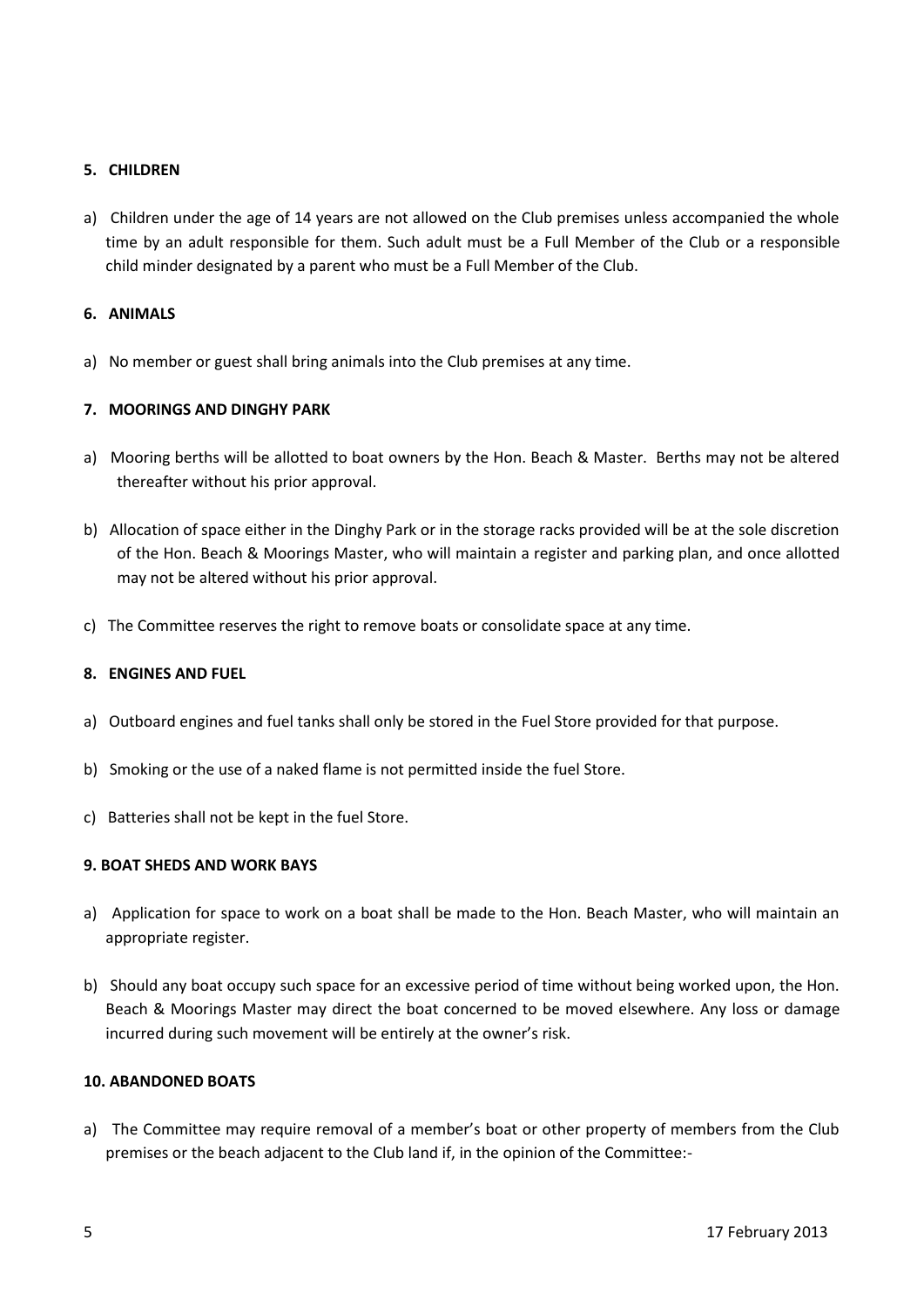- i) Such boat or other property is derelict;
- ii) Such boat or other property constitutes a nuisance to other Members;
- iii) No effective effort is being made to restore such boat or other property to working order; or
- iv) No use is being made and is unlikely to be made of such boat or other property.
- b) If a Member fails to remove his/her boat or other property after being required to do so by the Committee under Bye-Law 9, the Committee may give the Member one month's written notice at his/her last known address or e-mail of their intention to dispose of such boat or other property, and after the expiry of such notice the Committee may dispose of such boat or other property as it sees fit.
- c) If the name or address of the owner of such boat or other property is not known to the Committee, notice of the Committee's intention to dispose of it may be given by attaching a notice to such boat or other property and display of a similar notice on the Club notice board.

#### **11. SPEAR FISHING**

a) Spear guns and similar devices are banned from the Club premises and moorings.

#### **12. OVERTIME**

a) Members may be required to sign overtime chits on presentation by a member of the Club Staff. In exceptional circumstances, and at the discretion of the Committee, overtime payments may be debited to a member's account. Under no circumstances shall members make overtime payments direct to any member of staff.

#### **13. SEARCH AND RESCUES**

a) The decision as to whether a search or rescue attempt shall be made shall be taken by a member of the Committee

- b) Members requiring search or rescue will be charged, if outside a 1 kilometre radius from the club.
- i) A rescue fee as decided from time to time by the Committee;
- ii) Costs of fuel used by all boats in the search or rescue; and
- iii) Costs of all Club staff involved in the search or rescue including salaries, overtime and meals.
- iv) Any additional charges, for example an aircraft to look for them and the expenses incurred.
- c) The charge may be waived at the discretion of the committee

#### **14. MEMBERSHIP CARDS**

- a) Full Members must carry a membership card at all times whilst on the Club premises.
- b) Reciprocating Members must carry the membership card of their mother club at all times whilst on the Club premises.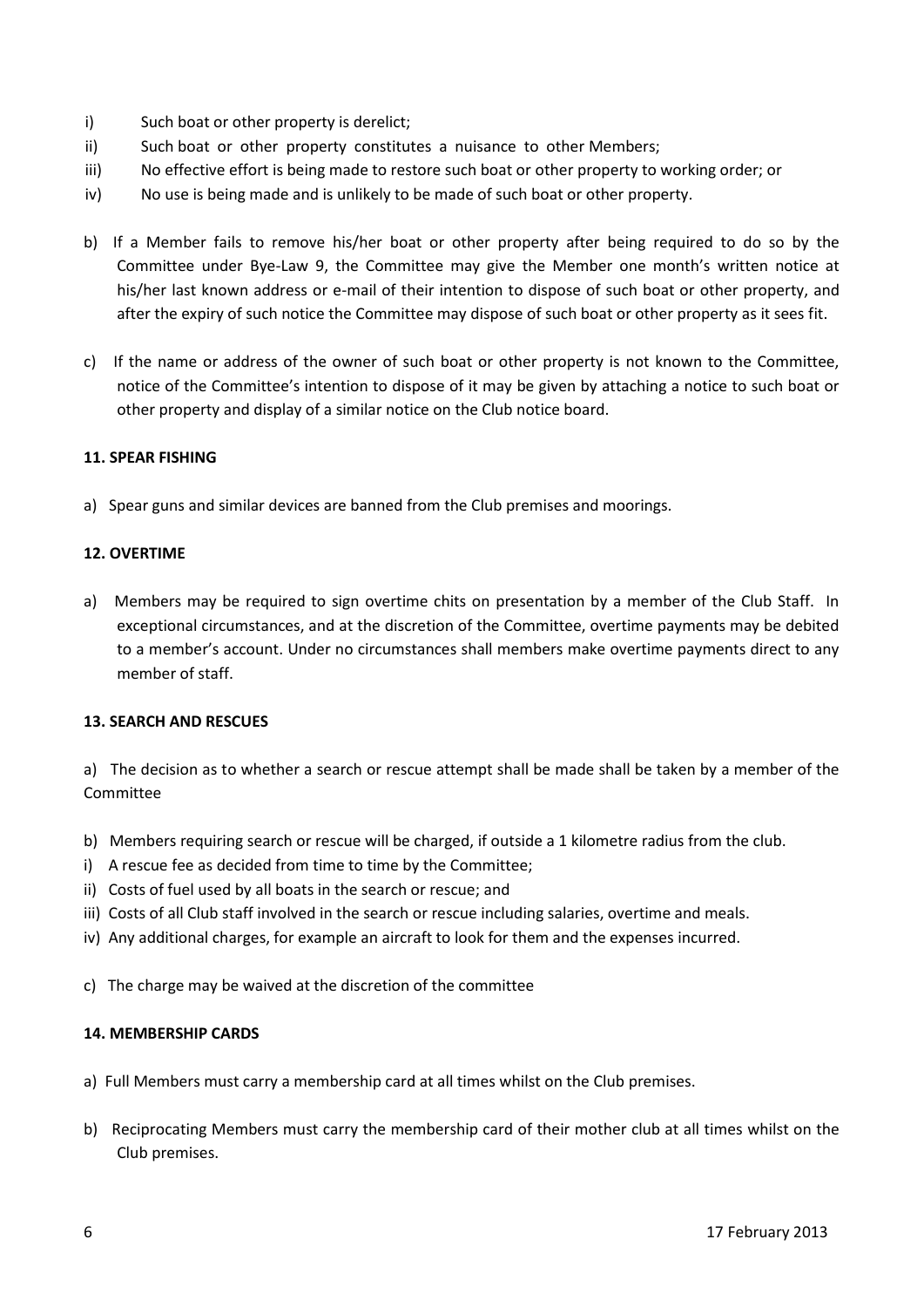- c) Temporary Members and Visiting Yacht Members must carry identification supplied by the Club at all times whilst on the Club premises.
- d) Failure to produce membership cards or identification specified in this Bye-Law on demand by a Committee Member or the Club Management Staff will result in members being refused service at the Clubs bar and catering outlets and may be requested to leave the Club premises.

# **15. BICYCLES, MOTOR CARS AND MOTOR CYCLES**

a) Bicycles, motor cars and motorcycles may not at any time be driven around the Club premises, but must be placed in the parking area provided immediately on entering the Club.

#### **16. TAPE RECORDERS AND RADIOS**

a) Tape recorders, radios and other audio equipment audible to other persons may not be played on the Club premises unless used for a function that has been approved by the Committee.

#### **17. CAMPING**

- a) Camping for members is free of charge
- b) Camping for non members will be charged a fee decided by the committee
- c) Tents are to be pitched in the designated areas of the club and should not be pitched beyond the beach bar extending toward the swimming pool or in the swimming pool area.

#### **18. RAMP, DINGHIES, RIGGING AREAS AND BOAT YARDS**

- a) Authority
- i) Authority over the operations of the ramps, dinghies, rigging areas and boat yards is vested in any Committee Member present on the ramps or dinghies or in the rigging areas or in the boat yards. Such authorised persons may at any time close the ramps or stop any persons or boats from accessing the ramp and/or dinghies and/or rigging areas and/or boat yards.
- b) Access
- i) Only ESC registered boats may be launched from the ramps or utilise the rigging areas or be kept in the boatyards. Any Committee member may grant permission for the use of the ramps for visiting boats for the prescribed fee.
- ii) Children below the age of 14 must be supervised by an adult at all times on the ramps or in the dinghies or in the rigging areas or in the boat yards.
- iii) Swimming, fishing, playing and any other activity not connected with its intended purpose are prohibited on or near the ramps unless such activity is part of an organised Club activity.
- c) Launching of Boats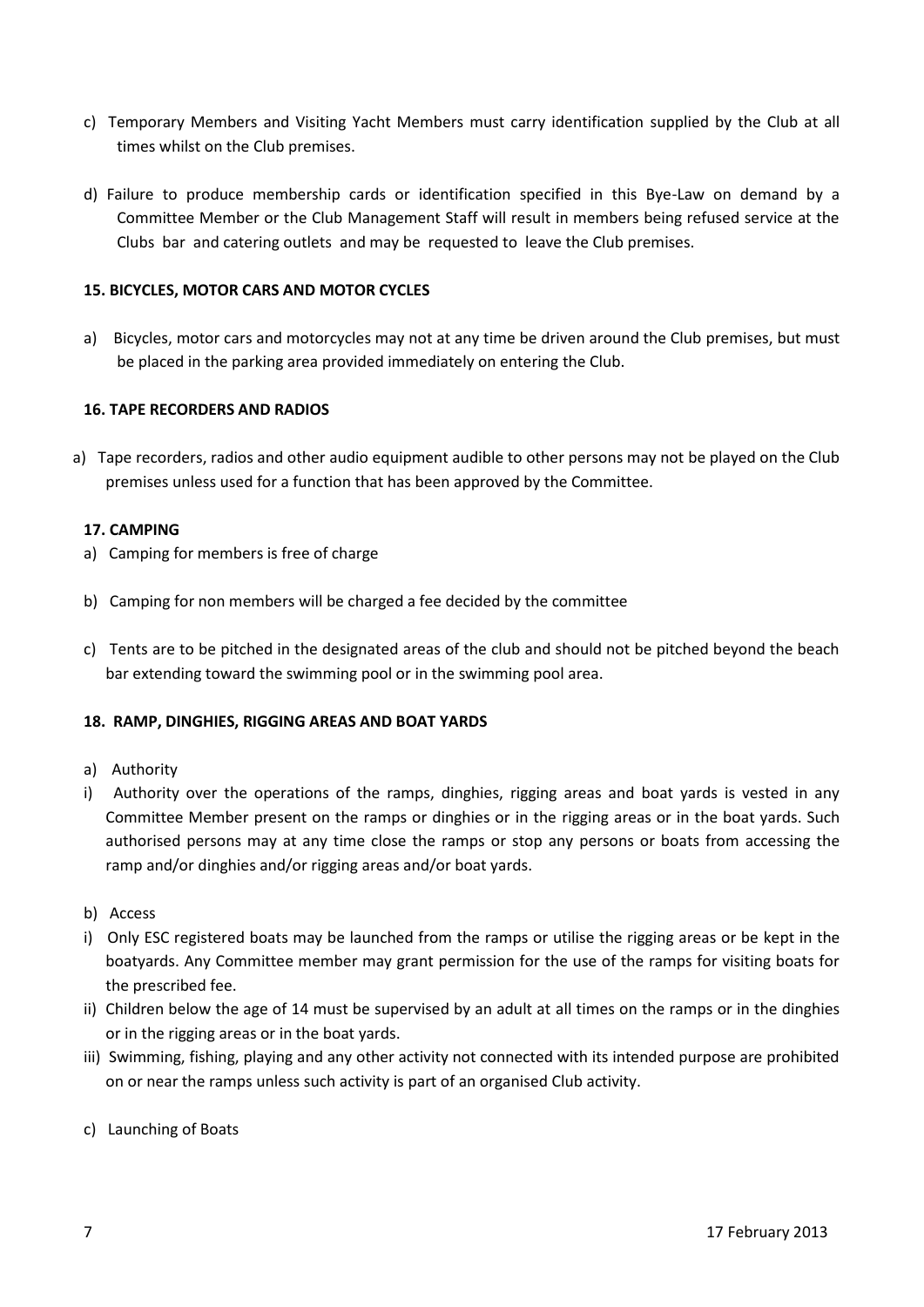- i) The owner, or other responsible person nominated in writing by the owner, of a yacht or power boat must be present at all times when a yacht or power boat is being launched off a trailer on a ramp, or is being slipped back onto a trailer on a ramp, or is being moved within the rigging areas or boat yards.
- ii) The owner of a yacht or power boat is solely responsible for any losses or damages to his/her own and any other person's property and for any injuries or fatalities when a yacht or power boat is being launched off a trailer on a ramp, or is being slipped back onto a trailer on a ramp, or is being moved within the rigging areas or boat yards.
- iii) The owner of a yacht or power boat is solely responsible for ensuring that a trailer is fit for purpose and is in suitable condition when a yacht or power boat is being launched off a trailer on a ramp, or is being slipped back onto a trailer on a ramp, or is being moved within the rigging areas or boat yards.
- iv) The winch cable must be attached to the trailer BEFORE the trailer is uncoupled from the tractor or any other vehicle at the top of a ramp and vice versa when a boat is being slipped on a ramp.
- v) W heel chocks must be on hand and ready for use before any yacht or power boat on a trailer is being launched or slipped on a ramp.
- vi) A yacht or power boat may not be launched off a trailer on the ramp, or be slipped back onto a trailer on the ramp, or is be moved within the rigging areas when dinghies, cats or other small craft are being launched from or recovered onto the ramp.
- vii) A yacht or power boat may not be launched off a trailer on a ramp, or be slipped back onto a trailer on a ramp, or be moved within the rigging areas when dinghies, cats or other small craft are participating in Club organised racing or competition and are utilising that ramp.
- viii) All dinghies, cats or other small craft may not access a ramp when a yacht or power boat is being launched off a trailer on that ramp, or being slipped back onto a trailer on that ramp.

# **19. INTRODUCTION OF GUESTS**

- a) Introduction of guests to the Club premises shall be in accordance with Rule 2.4.2 and is only permitted after all record formalities have been completed at the entrance of the Club. Former Club Members whose membership has been terminated under Rule 2.6 may not be introduced as guests.
- b) One member may not sign in more than 4 (four) guests in any one day.
- c) Guests may not enter or remain on the club premises in the absence of the introducing member.
- d) Guests arriving or departing and not using the club facilities may be charged a landing or embarking fee as decided by the committee from time to time.

# **20. CLUB EMPLOYEES**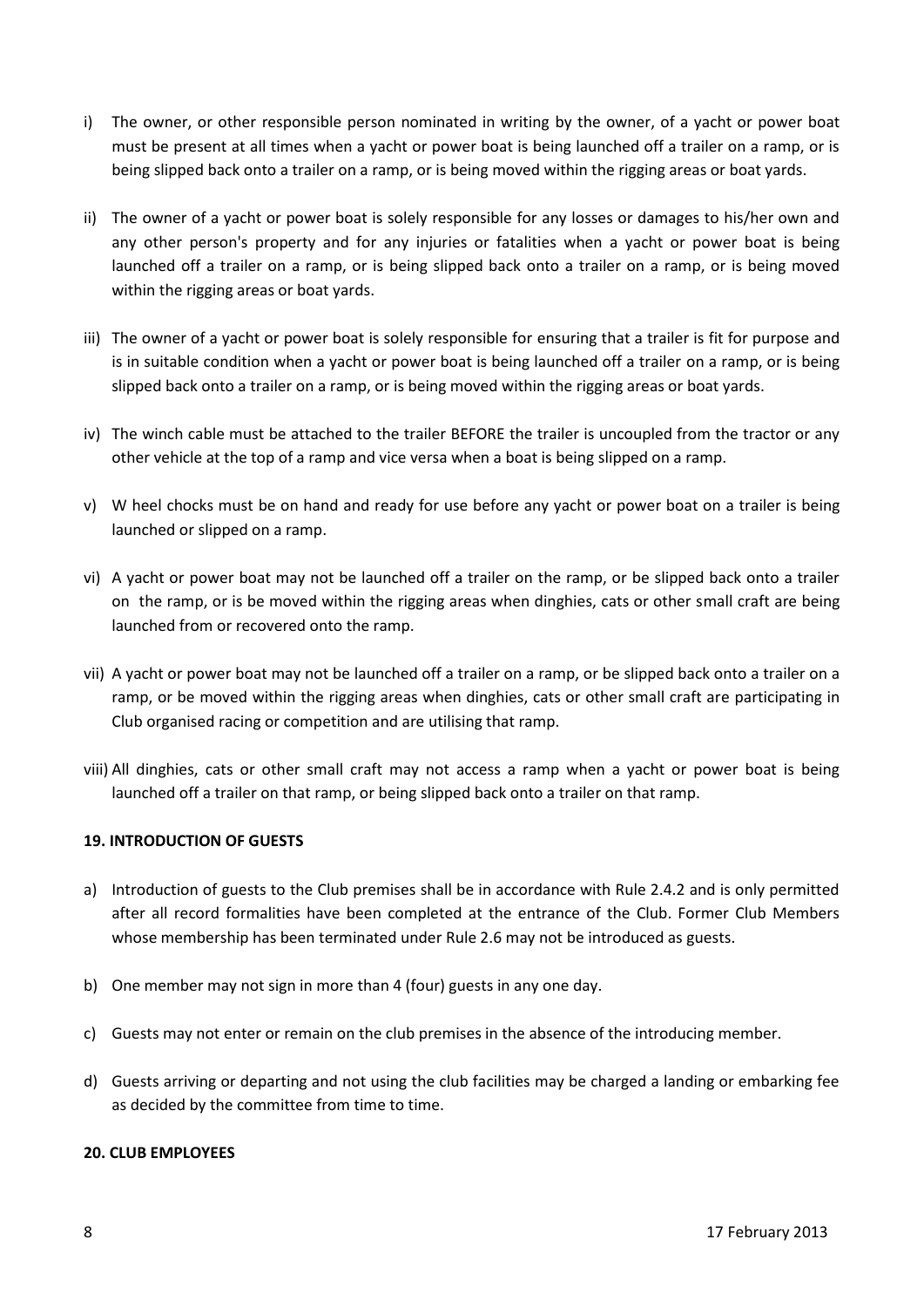- a) Members may not employ Club staff for private commissions on the Club premises.
- b) Members are prohibited from making any payments in cash for goods or services to any member of the Club staff.
- c) Gratuities for boat boys should be placed in the box on the Bar.

# **21. MOVEMENT OF MEMBERS' BOATS OR EQUIPMENT ON TO/OFF THE CLUB PREMISES**

a) Movement of members' boats or equipment onto/off the club premises may only be with the prior written permission of the Beach Master, or other Committee Member in his/her absence.

#### **22. DRINKS**

- a) It is not permitted to bring drinks into the Club for consumption on the Club premises. Drinks should be purchased from the Club's bar.
- b) For wines not provided by the club, a corkage fee will be charged as determined by the committee.

# **23. REFRESHMENTS ON THE BEACH**

- a) It is prohibited to take glasses for use on the beach or around the swimming pool.
- b) Bottles taken to the beach must be afterwards returned to the Bar.

#### **24. PRIVATE EMPLOYEES**

- a) Members shall ensure that their private employees when on the Club premises carry their Club Identity Card with them at all times. Failure to comply with this Rule shall lead to the removal from the Club premises of such private employee.
- b) Members shall be responsible for the behaviour of their employee whilst on the club premises.
- c) The Committee has the right to debar any private employee from the Club premises.
- d) Members may not solicit for employment or recruit for private employment any ESC employee.
- e) Private employees to be used within the ESC premises shall not be recruited from ESC or ex-ESC employees. A Club employee whose services have been dispensed with as unsatisfactory shall not be re engaged for private service within the Club.
- f) When not engaged in any task for their registered Employers, Private Employees shall wait in designated areas away from the beach front.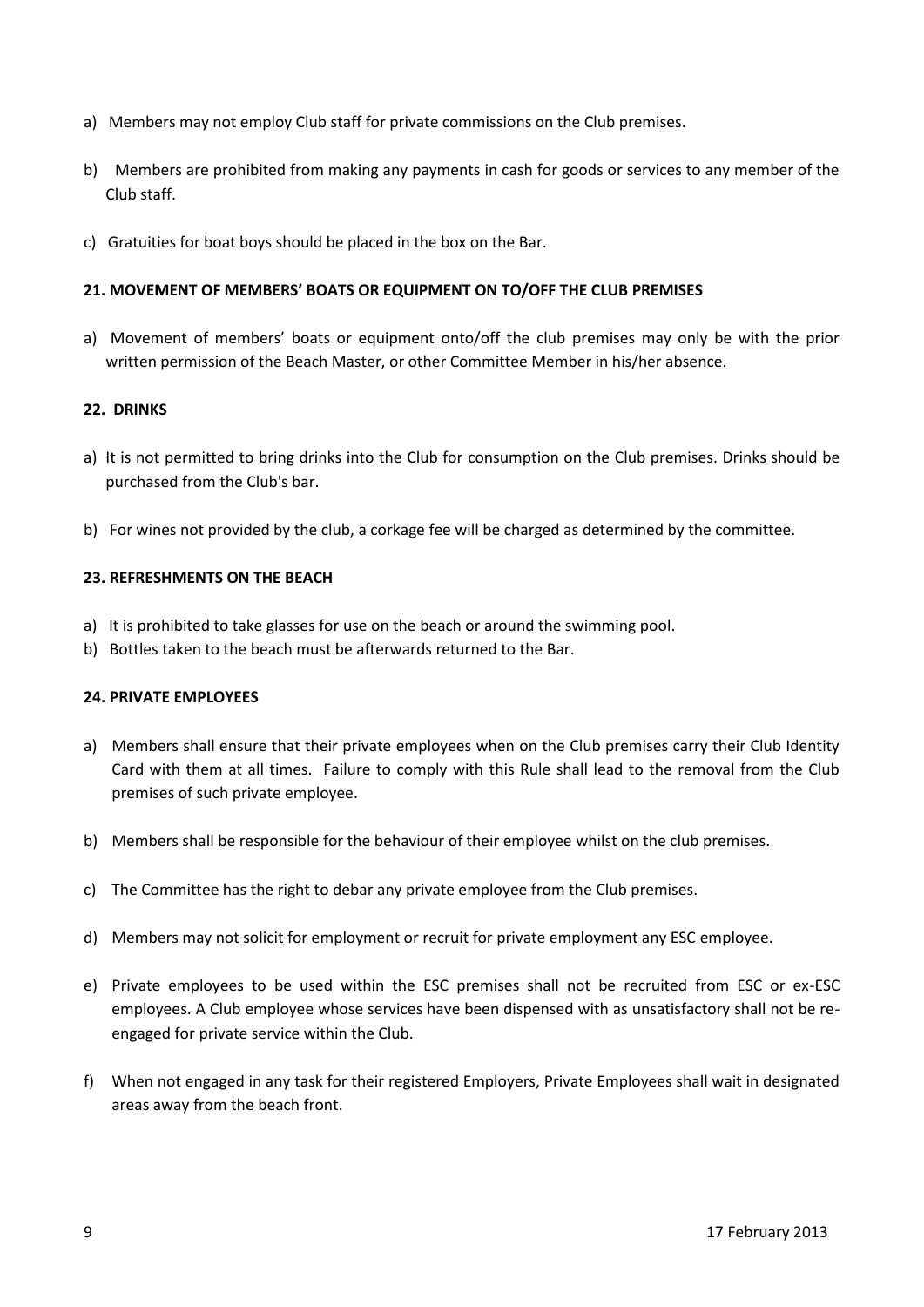g) Personal staff employed by Members or their guests are not allowed use of the Members' areas of the Club, such as the beach bar, pool and Clubhouse, but must remain within the areas appropriate for their work, such as boatsheds, marina and car park. Child carers are exempted from this exclusion.

# **25. HIRING THE CLUB FOR PRIVATE FUNCTIONS**

- a) Members and Non-Members wishing to hire the club premises for private functions will be charged fees on a daily basis as determined and promulgated from time-to-time by the Committee. Such fees shall be available from the Club website and the Clubhouse notice board.
- b) Application for hiring the club will be through the Commodore and at his/her discretion.
- c) At least one weeks' notice should be given and application should be made on the appropriate form available from the bar and entered into the bookings diary.
- d) Entebbe Sailing Club will accept no liability whatsoever for loss or damage to any persons or property hiring the club.
- e) Members and non members hiring the club premises must purchase drinks from the club bar.

## **26. HIRING OF THE BANDAS.**

a) Bandas are for rent by members for a maximum of one week, renewable subject to availability.

b) Non members wishing to rent a Banda must be introduced by a member of the club in good standing and apply for Temporary Membership in accordance with Rule 2.3.5

- c) At least one weeks' notice should be given and application should be made on the appropriate form available from the bar and entered into the bookings diary.
- d) Application for hiring the Bandas will be through the commodore or other committee member and at his/her discretion.
- e) A daily fee will be charged as decided by the committee.

#### **27. WATER SKIING AND JET SKIS**

a) Members are prohibited from water-skiing and jet-skiing in the areas between the shoreline and the extremities of the moorings, and the area between the Beach and a line parallel to the Beach at a distance defined by the furthest extremities of the marker buoys.

# **28. DRESS CODE**

a) Members and guests should be dressed in a suitable and non offensive manner.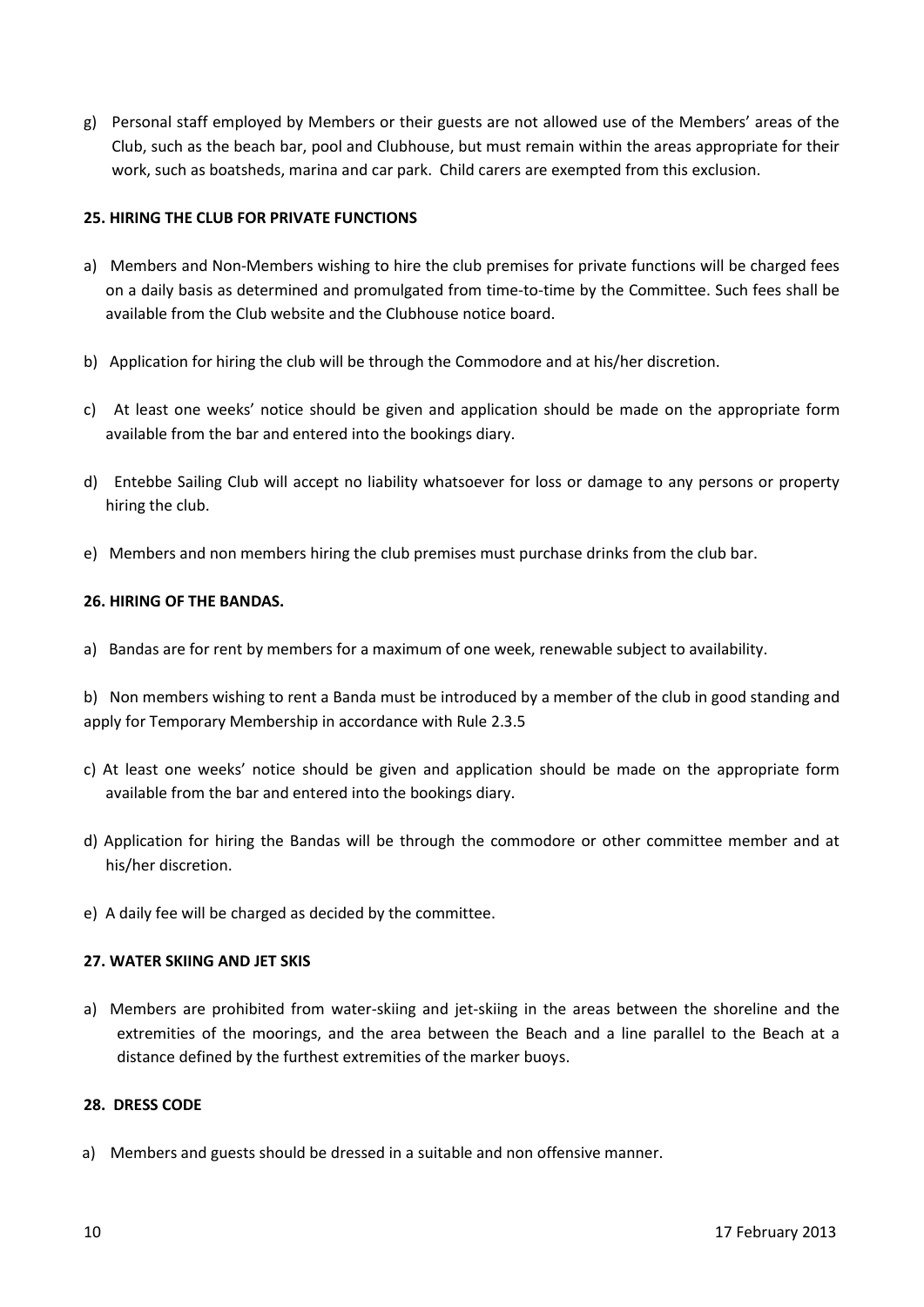## **29. BAR HOURS**

- a) The hours of opening of the bar shall be decided from time-to-time by the committee and changes made shall be clearly promulgated via newsletters and the club notice board.
- b) Members requiring the Bar to remain open for a maximum of one hour beyond the normal closing time shall be a minimum of four (4) in number, all of whom must be current Full Members.

## **30. REGISTRATION OF BOATS IN COMPETITIONS**

- a) All Boats taking part in Club competitions are to be correctly registered in the Club's Register of Boats and to be clearly identifiable. Failure to do so will result in disqualification.
- b) Visitors and guest entrants may be exempted from this Bye-Law.

# **32. EMPLOYMENT OF MEMBERS**

- a) Employment of Members by the Club
- i) Should a member be employed or contracted by the Club, the Committee can, at its own discretion, impose such restrictions upon the membership privileges of such a member as it sees fit which will prevent conflicts of interest arising. Restrictions may be applied at any time regardless of any existing contract.

#### **33. MEMBERS' BOATS**

- a) All boats (other than dinghies, cats or other small craft operating from the Club) and owned by a member must at all times carry a suitable anchor, a paddle or paddles, or other means of independent propulsion, and adequate life-saving apparatus for all persons on board.
- b) At the discretion of the Sailing Committee, certain classes of boats may be exempted from all or part of these requirements when taking part in Club racing. Boats with sufficient buoyancy to support the crew need not carry additional life-saving apparatus.
- c) Any boat operating from the Club and owned by a member may be inspected in the presence of the owner to ensure compliance with this Rule by any Officer of the Club.

#### **34. COMPLAINTS**

- a) All correspondence, including complaints and suggestions to the Club management, Committee members or directors must be addressed by letter, fax or through the website feedback form to the Honorary Secretary.
- b) The Honorary Secretary will record and answer all incoming mail or where appropriate, submit it at the next Committee meeting for discussion. In all cases members will receive a reply without undue delay.